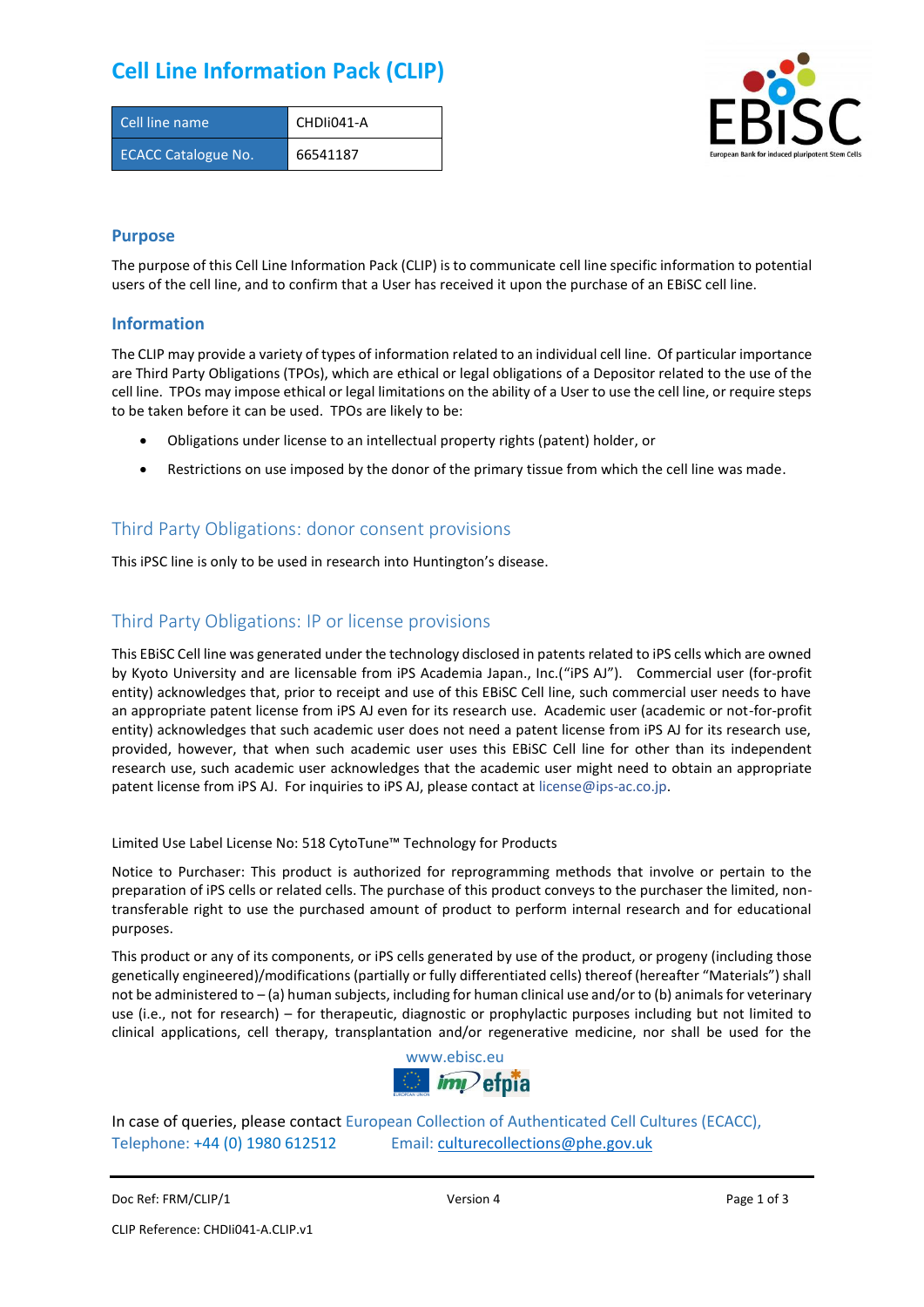### **Cell Line Information Pack (CLIP)**

| Cell line name             | CHDIi041-A |
|----------------------------|------------|
| <b>ECACC Catalogue No.</b> | 66541187   |



creation of human embryos, and/or admixed embryos with embryos of animals including humans for any purpose including for research. No right to resell the Materials is conveyed expressly, by implication, or by estoppel.

For clarity, purchasers have the right to use third party service providers for generating iPS cells and modifications for the benefit of such purchasers, but not for screening using the Materials except when such a provider has appropriate licenses from ID Pharma Co., Ltd. and iPS Academia Japan, Inc. Purchasers can deposit the Materials with not-for-profit repositories ("Repositories") and transfer cells to not-for-profit research entities (not affiliated with a for-profit organization) for their internal research. Such recipient Repositories and not-for-profit research entities are allowed to distribute the Materials not-for financial gain to other users for their internal research, and in case the recipient user is a for-profit entity, such recipient Repositories and notfor-profit research entities shall notify the recipient user that such for-profit entity is required to contact iPS Academia Japan, Inc., which notification shall be fulfilled by transferring a copy of this Label License along with the transferred Materials.

The limited right allowed in paragraphs above does not include the following commercial applications:

(i) use of iPS cells and progeny (but not modifications) for manufacture or quality control of any product;

- (ii) use of the Materials to provide services including:
- (a) generation of the Materials, information or data on behalf of a third party for financial gain and

(b) screening on behalf of purchasers for financial gain;

(iii) use of the Materials by purchasers for screening or later stage development of therapeutics, diagnostics, prophylactics (e.g., hit-to-lead, lead optimization), except when performed by or on behalf of a not-for-profit research entity for internal research and not for financial gain;

(iv) sale of the Materials to third parties.

To obtain commercial rights for above commercial applications (i) through (iv), purchasers are requested to contact ID Pharma Co., Ltd. at cytotune@dnavec-corp.com and Academia Japan, Inc. directly at license@ipsac.co.jp or through ID Pharma Co., Ltd.

Notwithstanding the foregoing, the following activities are not considered commercial applications for purposes of this label license:

(a) basic research, including, without limitation, target discovery, target validation and assay development;

(b) transfer of cells to not-for-profit research entity for its internal research not for financial gain;

(c) compound screening and safety testing for development of therapeutics, diagnostics and prophylactics by academic and not-for-profit research entities for their non-commercial internal research;

(d) license or commercialization of research results except where such results are drugs or drug candidates, iPS cells or modifications, or where such license or commercialization uses iPS cells or progeny;

Other than rights granted herein, no other right, express or implied, is conveyed by the sale of this product.



In case of queries, please contact European Collection of Authenticated Cell Cultures (ECACC), Telephone: +44 (0) 1980 612512 Email: [culturecollections@phe.gov.uk](mailto:culturecollections@phe.gov.uk)